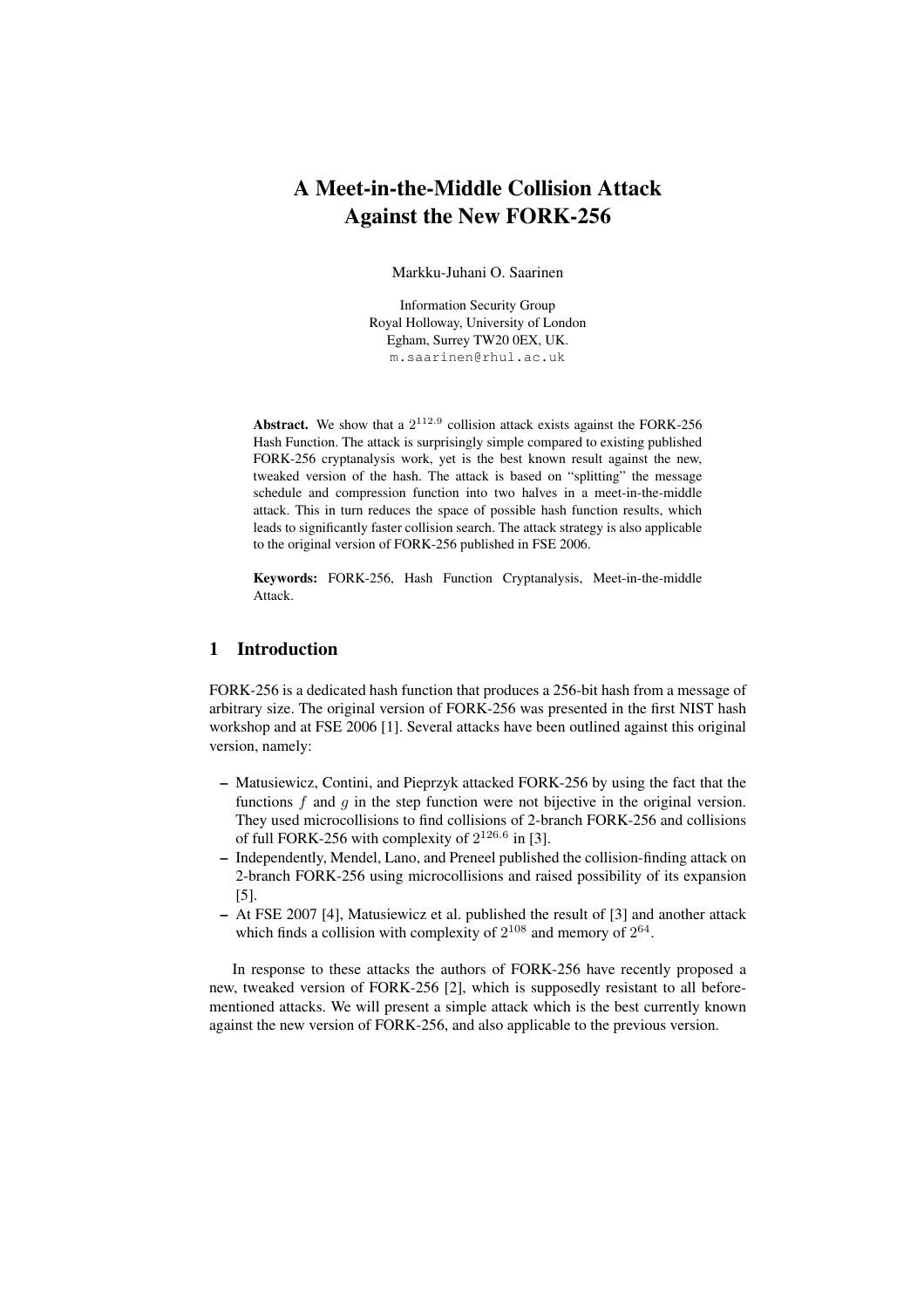### 2 Description of New FORK-256

New FORK-256 (hereafter FORK-256) is a Merkle-Damgård hash with a 256-bit (8 word) internal state and a 512-bit (16-word) message block. Padding and chaining details are similar to those of the SHA and the MD families of hash functions.

FORK-256 is entirely built on shift, exlusive-or, and addition operations on 32-bit words. In this paper we use the following notation for these operations:

```
x \oplus y Bitwise exclusive-or between x and y.
  x \boxplus y Equal to (x+y) \mod 2^{32}.
  x \boxminus y Equal to (x - y) mod 2^{32}.
x \ll y Circular left shift of 32-bit word x by y bits.
```
The compression function of FORK-256 consists of four independent "branches". Each one these branches takes in the 256-bit (8-word) chaining value and a 512-bit (16-word) message block to produce a 256-bit result. These four branch results are combined with the chaining value to produce the final compression function result. Figure 1 illustrates the branch structure.



Fig. 1. Overall structure of four branches of FORK-256. Note that the lines are 256 bits wide; the addition symbols represent eight 32-bit modular additions in parallel.

The four branches are structurally equivalent, but differ in scheduling of the message words and round constants. Each branch is computed in eight steps,  $0 \le s \le 7$ . Each step utilizes two message words and two round constants.

The scheduling of the message block words  $M[0...15]$  in each branch is given in Table 1. Round constants  $\delta[0 \dots 15]$  are given in Table 2 and their schedule in Table 3. The original description uses auxiliary tables  $\sigma$  and  $\rho$ ; for convenience we use a ("left")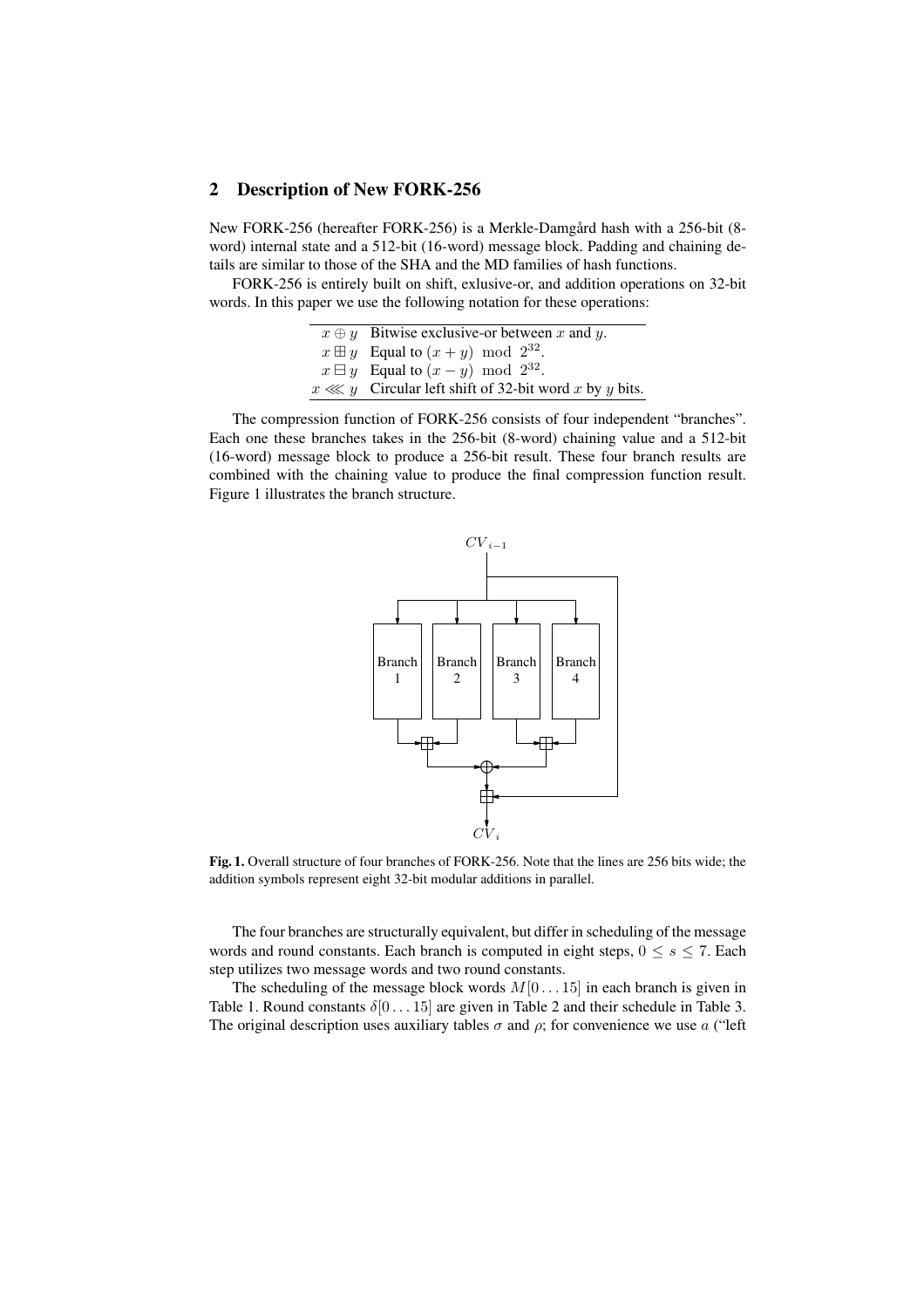word"), b ("right word"),  $\alpha$  ("left constant"), and  $\beta$  ("right constant") in this description as follows:

$$
a_j^{(s)} = M[\sigma_j(2s)]
$$
  
\n
$$
b_j^{(s)} = M[\sigma_j(2s+1)]
$$
  
\n
$$
\alpha_j^{(s)} = \delta[\rho_j(2s)]
$$
  
\n
$$
\beta_j^{(s)} = \delta[\rho_j(2s+1)]
$$

FORK-256 uses two 32-bit Boolean functions  $f$  and  $g$ , which were redefined for the New FORK-256 to avoid microcollisions.

$$
f(x) = x \oplus (x \lll 15) \oplus (x \lll 27)
$$
  

$$
g(x) = x \oplus ((x \lll 7) \boxplus (x \lll 25)).
$$

Following the convention of the FORK-256 specification, let  $CV_i[0..7]$  be the result of the compression function iteration i and  $CV_0[0..7]$  the Initialization Vector, given in Table 4.

Each branch j processes eight input words  $R_j^{(0)}[t] = CV_i[t]$  to eight output words  $R_j^{(8)}[t], 0 \le t \le 7$ . Figure 2 illustrates the step function. For  $0 \le s \le 7$ :

$$
t_1 = f(R_j^{(s)}[0] \boxplus a_j^{(s)})
$$
  
\n
$$
t_2 = g(R_j^{(s)}[0] \boxplus a_j^{(s)} \boxplus \alpha_j^{(s)})
$$
  
\n
$$
t_3 = g(R_j^{(s)}[4] \boxplus b_j^{(s)})
$$
  
\n
$$
t_4 = f(R_j^{(s)}[4] \boxplus b_j^{(s)} \boxplus \beta_j^{(s)})
$$
  
\n
$$
R_j^{(s+1)}[0] = R_j^{(s)}[7] \oplus (t_4 \ll 8)
$$
  
\n
$$
R_j^{(s+1)}[1] = R_j^{(s)}[0] \boxplus a_j^{(s)} \boxplus \alpha_j^{(s)}
$$
  
\n
$$
R_j^{(s+1)}[2] = R_j^{(s)}[1] \boxplus t_1
$$
  
\n
$$
R_j^{(s+1)}[3] = (R_j^{(s)}[2] \boxplus (t_1 \ll 13)) \oplus t_2
$$
  
\n
$$
R_j^{(s+1)}[4] = R_j^{(s)}[3] \oplus (t_2 \ll 17)
$$
  
\n
$$
R_j^{(s+1)}[5] = R_j^{(s)}[4] \boxplus b_j^{(s)} \boxplus \beta_j^{(s)}
$$
  
\n
$$
R_j^{(s+1)}[6] = R_j^{(s)}[5] \boxplus t_3
$$
  
\n
$$
R_j^{(s+1)}[7] = (R_j^{(s)}[6] \boxplus (t_3 \ll 3)) \oplus t_4
$$

The final result of the compression function for each word  $0 \le t \le 7$  is

$$
CV_{i+1}[t] = CV_i[t] \boxplus ((R_1^{(8)} \cup t \boxplus R_2^{(8)}[t]) \oplus (R_3^{(8)}[t] \boxplus R_4^{(8)}[t])).
$$

If i is the final iteration,  $CV_{i+1}$  is the final hash value.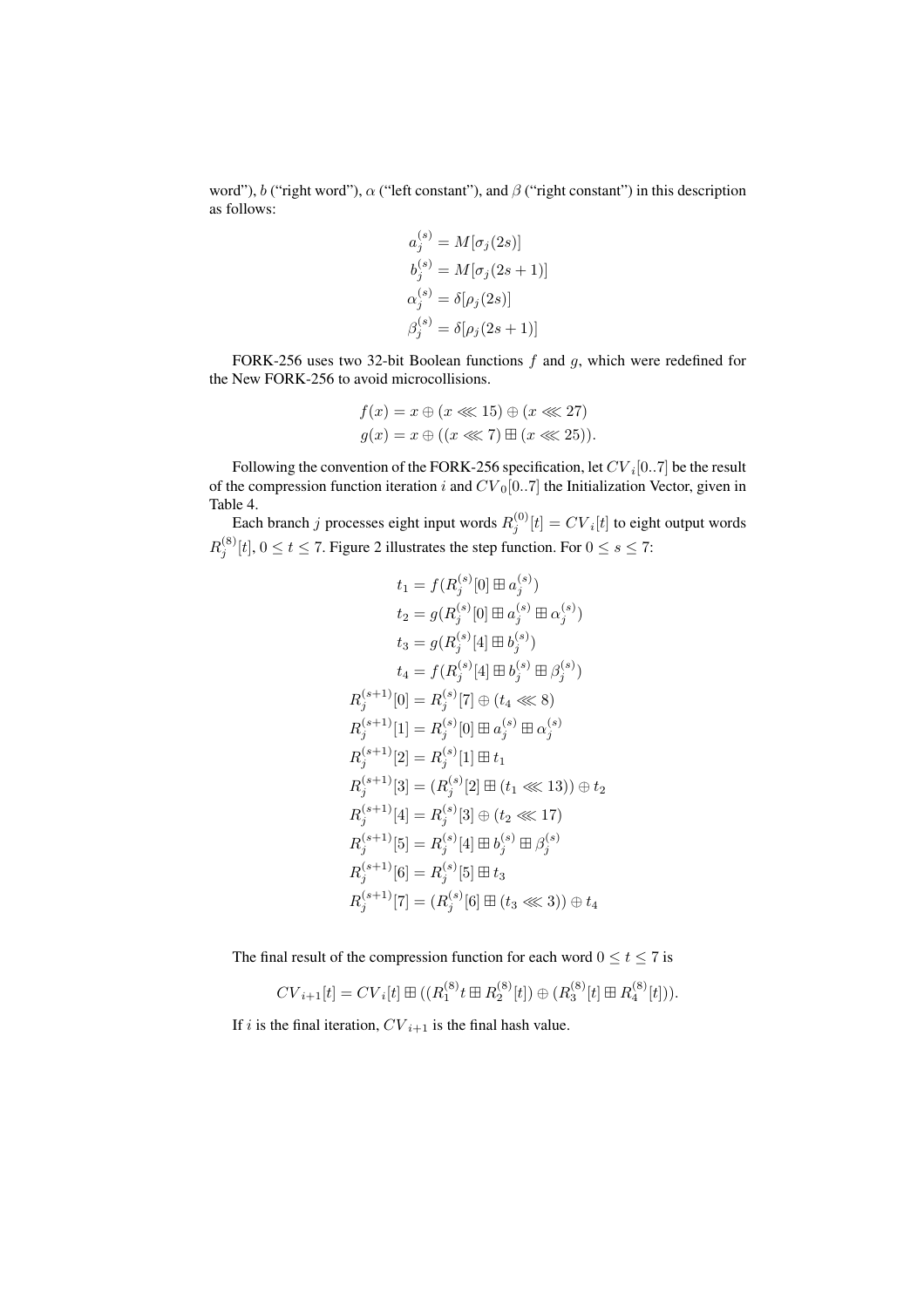# 3 Observations

Each branch of the compression function uses each message word  $M[0...15]$  exactly once. Due to diffusion properties of the step function, message words that are scheduled for the last steps do not affect all output words.

Consider the sixth output word of each branch,  $R_j^{(8)}$  [5]. The last step is defined as:

$$
R_j^{(8)}[5] = R_j^{(7)}[4] \boxplus b_j^{(7)} \boxplus \beta_j^{(7)}.
$$

Furthermore we "open up"  $R_j^{(7)}[4]$  in the previous step:

$$
R_j^{(7)}[4] = R_j^{(6)}[3] \oplus (g(R_j^{(6)}[0] \boxplus a_j^{(6)} \boxplus \beta_j^{(6)}) \lll 17).
$$

Ignoring the round constants  $\alpha_j^{(s)}$  and  $\beta_j^{(s)}$ , we can observe that the only message words in steps 6 and 7 affecting  $R_j^{(8)}$  [5] are  $a_j^{(6)}$  and  $b_j^{(7)}$ , the latter having a linear effect. Constants  $b_j^{(6)}$  and  $a_j^{(7)}$  have no effect in the computation of this word.

By thus inspecting the step function and the message word schedule in Table 1, it is easy to verify that  $R_i[5]$  satisfies the following properties:

> Branch 1:  $R_1^{(8)}[5]$  is independent of  $M[14] = a_1^{(7)}$ . Branch 2:  $R_2^{(8)}$  [5] is linearly dependent on  $M[1] = b_2^{(7)}$ . Branch 3:  $R_3^{(8)}[5]$  is independent of  $M[1] = a_3^{(7)}$ . Branch 4:  $R_4^{(8)}[5]$  is independent of  $M[14] = b_4^{(6)}$ .



Fig. 2. The new FORK-256 step iteration.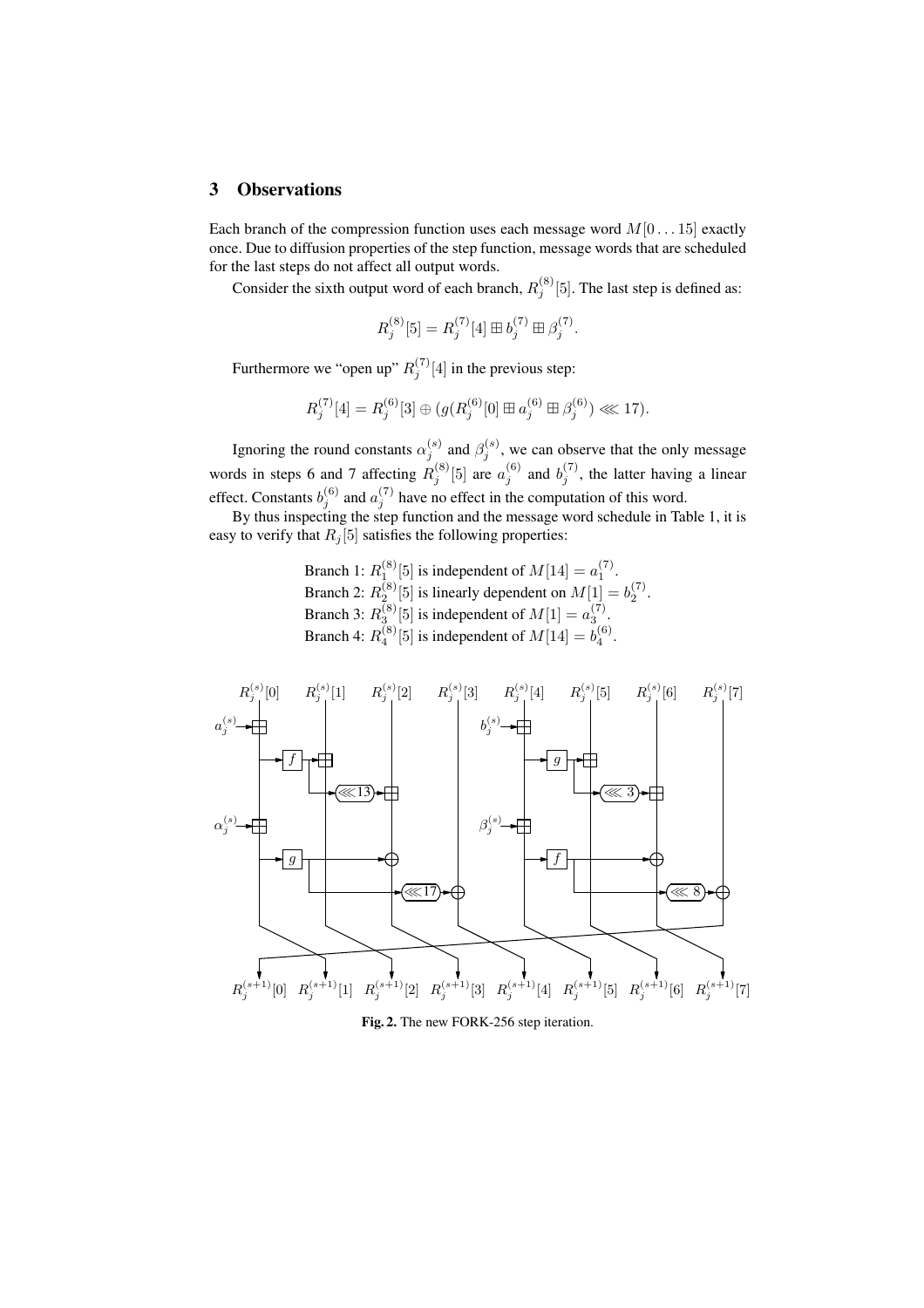We shall use these simple observations to construct an attack against FORK-256. We note that due to the fact the message word schedule is shared between the old and new versions of FORK-256, the same four observations – and the same general attack – apply to both versions, although there are important technical differences between the old and the new version. The complexity of the attack is the same for both.

### 4 A Collision Attack

The main strategy of the attack is to use a fast method for finding messages that hash into a significantly smaller subset of possible hash values. We do this by forcing the sixth word of the compression function to remain constant over the hash function iteration,  $CV_1[5] = CV_0[5]$ , thereby generating hashes in a subset of size  $2^{224}$ . Assuming uniform distribution, a full collision can be expected after  $\sqrt{\frac{\pi}{2}} \times 2^{\frac{224}{2}} \approx 2^{112.3}$  hashes uniform distribution, a full collision can be expected after  $\sqrt{\frac{\pi}{2}} \times 2^{\frac{224}{2}} \approx 2^{112.3}$  hashes in the small subset have been found.

The value of  $CV_1[5]$  is combined from the four branches and the initialization vector as follows:

$$
CV_1[5] = CV_0[5] \boxplus ((R_1^{(8)}[5] \boxplus R_2^{(8)}[5]) \oplus (R_3^{(8)}[5] \boxplus R_4^{(8)}[5])).
$$

By substituting  $CV_1[5] = CV_0[5]$  and regrouping branches 2 and 3 on the left side and branches 1 and 4 on the right side, we obtain the following necessary and sufficient condition for  $CV_1[5] = CV_0[5]$ :

$$
R_2^{(8)}[5] \boxminus R_3^{(8)}[5] = R_1^{(8)}[5] \boxminus R_4^{(8)}[5].
$$

Our attack is based on choosing two message words  $M[1]$  and  $M[14]$  in a specific way to satisfy  $CV_1[5] = CV_0[5]$ , which is possible due to the observations given in the previous section. The values of the fourteen other message words are arbitrary and can be chosen at random (as long as they remain constant through the two phases of the attack). The two phases can be repeated any number of times to produce sufficient amount of hashes in the subset.

#### 4.1 First Phase

Set  $M[1] = 0$  and loop over  $M[14] = 0, 1, 2, \dots, 2^{32} - 1$ . Compute branches 2 and 3 for each  $M[14]$  to obtain  $x=R_2^{(8)}[5]\, \boxdot \, R_3^{(8)}[5].$  Place  $x$  and  $M[14]$  into a look-up table so that the value of  $M[14]$  can be immediately retrieved based on the corresponding x value (i.e.  $M[14]$  is indexed by x).

Note that since the mapping from M[14] to x is not surjective, about  $1/e \approx 36.8\%$ of the values of  $x$  will never occur (when the mapping is modeled as random). On the other hand, many x can be obtained with more than one value of  $M[14]$ . Using a straightforward lookup cannot handle the latter situation, but simple data structures with negligible expansion exist that can be used for these cases. The table does not need to be larger than 16 gigabytes (32 bits  $\times 2^{32}$  entries).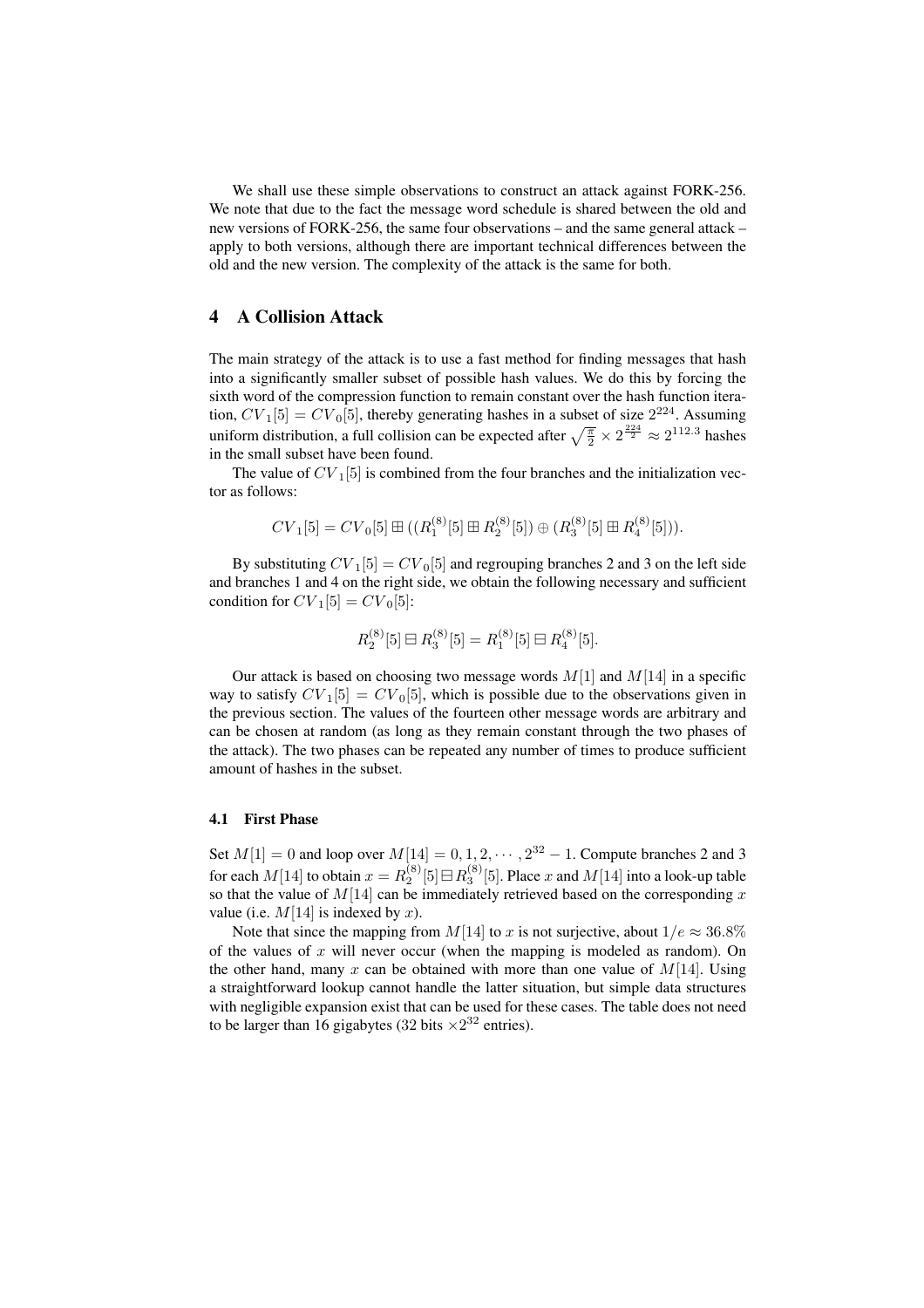#### 4.2 Second Phase

Loop over the  $2^{32}$  values of  $M[1]$ . Compute branches 1 and 4 for each  $M[1]$  to obtain  $y = R_1^{(8)}[5] \boxminus R_4^{(8)}[5] \boxplus M[1].$  The  $M[1]$  term is included due to the linear dependence of  $R_2^{(8)}[5]$  on it (this is also why  $M[1]$  is set to zero in the first phase).

In each step, perform a look-up. If a match or matches  $x = y$  are found, the necessary and sufficient condition is satisfied and we have found a message (or rather, a pair of  $M[1]$  and  $M[14]$  values) that produces one or more hashes that satisfy  $CV_1[5] = CV_0[5]$ .

#### 4.3 Runtime Analysis

Each loop step in the second phase produces one match in the lookup table on average. This is due to the fact that even though the mapping is not surjective, there is a total of  $2^{32}$  M[14] entries in the table. Hence approximately  $2^{32}$  hashes with the property are produced in the second phase.

Since computation of only two branches out of four are needed, the computational effort in the first and second phases is roughly equivalent to  $2^{31}$  full hash computations each, or  $2^{32}$  total. If the full 8 words in phase 1 are not stored, branches 2 and 3 need to be computed again to reproduce a full hash, bringing the total number to  $3 \times 2^{31}$ . The average cost of producing a hash in the  $2^{224}$  subset therefore is  $\frac{3}{2}$  hash function invocations.

Unfortunately we have been unable to come up with a method of utilizing "memoryless" random-walk collision search methods such as those discussed in [6]. This is due to the fact that the algorithm outlined above only works in "batches" of  $2^{32}$ to obtain a favorable average cost for each hash with the desired property  $CV<sub>1</sub>[5]$  =  $CV<sub>0</sub>[5]$ . The memory requirement is therefore equivalent to running time requirement,  $\frac{3}{2}\sqrt{\frac{\pi}{2}} \times 2^{\frac{224}{2}} = 2^{112.9}.$ 

## 5 Further Work

The same observations about the effects of  $M[1]$  and  $M[14]$  on the final hash can be easily be adopted into a pre-image attack that recovers the values of these two message words with  $2^{32}$  effort, rather than  $2^{64}$  as expected in a brute-force search.

It may be possible to "fix" more than 32 bits by using additional words of keying material besides  $M[1]$  and  $M[14]$  in the attack. This would naturally lead to a more effective overall collision attack. Terms  $M[0]$  and  $M[5]$  appear to be good candidates as they are only used in steps 5 and 6 of branches 2 and 3, respectively, and are therefore not fully diffused at the end of step 7.

### 6 Conclusion

We have presented a  $2^{112.9}$  collision attack against the new, improved version of the hash function FORK-256. This represents a speed improvement of factor  $2^{15.4}$  over a straightforward collision search. The attack strategy is surprisingly simple, and can also be applied against the original version of FORK-256 in slightly modified form.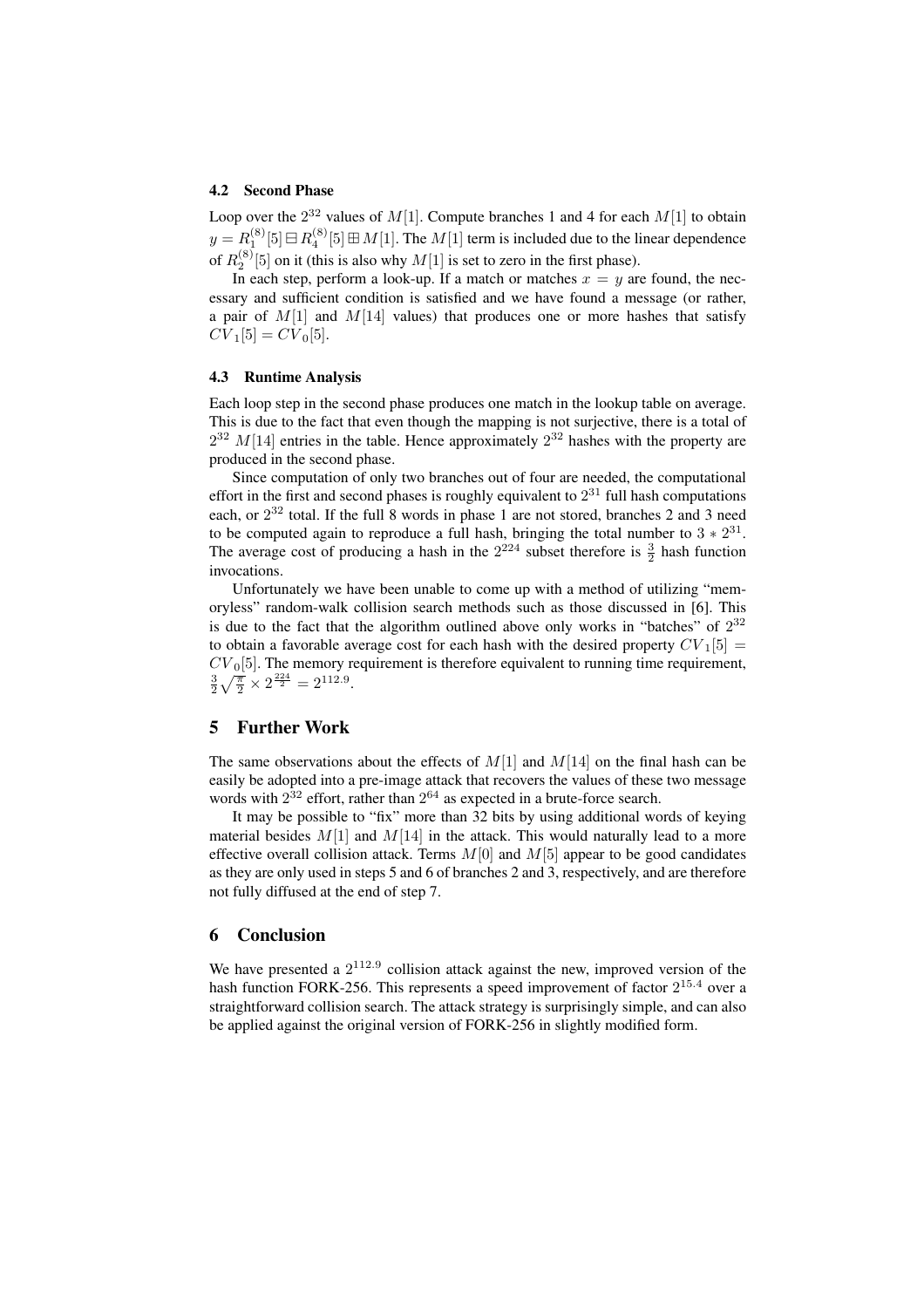# 7 Acknowledgements

The author would thank Keith Martin and the INDOCRYPT Program Committee members for essential quality control and helpful comments. Financial support for this work was provided by Nixu Ltd. and Academy of Finland.

# References

- 1. D. HONG, D. CHANG, J. SUNG, S. LEE, S. HONG, J. LEE, D. MOON, AND S. CHEE. "A New Dedicated 256-Bit Hash Function: FORK-256." FSE 2006, LNCS 4047, Springer-Verlag, pp. 195 – 209, 2006.
- 2. D. HONG, D. CHANG, J. SUNG, S. LEE, S. HONG, J. LEE, D. MOON, AND S. CHEE. "New FORK-256." Cryptology ePrint Archive 2007/185, Jul., 2007.
- 3. K. MATUSIEWICZ, S. CONTINI, AND J. PIEPRZYK. "Weaknesses of the FORK-256 Compression Function." Cryptology ePrint Archive 2006/317 (Second version), Nov., 2006.
- 4. K. MATUSIEWICZ, T. PEYRIN, O. BILLET, S. CONTINI, AND J. PIEPRZYK. "Cryptanalysis of FORK-256." Preproceeding of FSE 2007, 2007.
- 5. F. MENDEL, J. LANO, AND B. PRENEEL. "Cryptanalysis of Reduced Variants of the FORK-256 Hash Function." CT-RSA, LNCS 4377, Springer-Verlag, pp. 85 – 100, 2007.
- 6. P. VAN OORSCHOT AND M. WIENER. "Parallel collision search with cryptanalytic applications." Journal of Cryptology, 12 (1999), pp. 1 – 28, 1999.